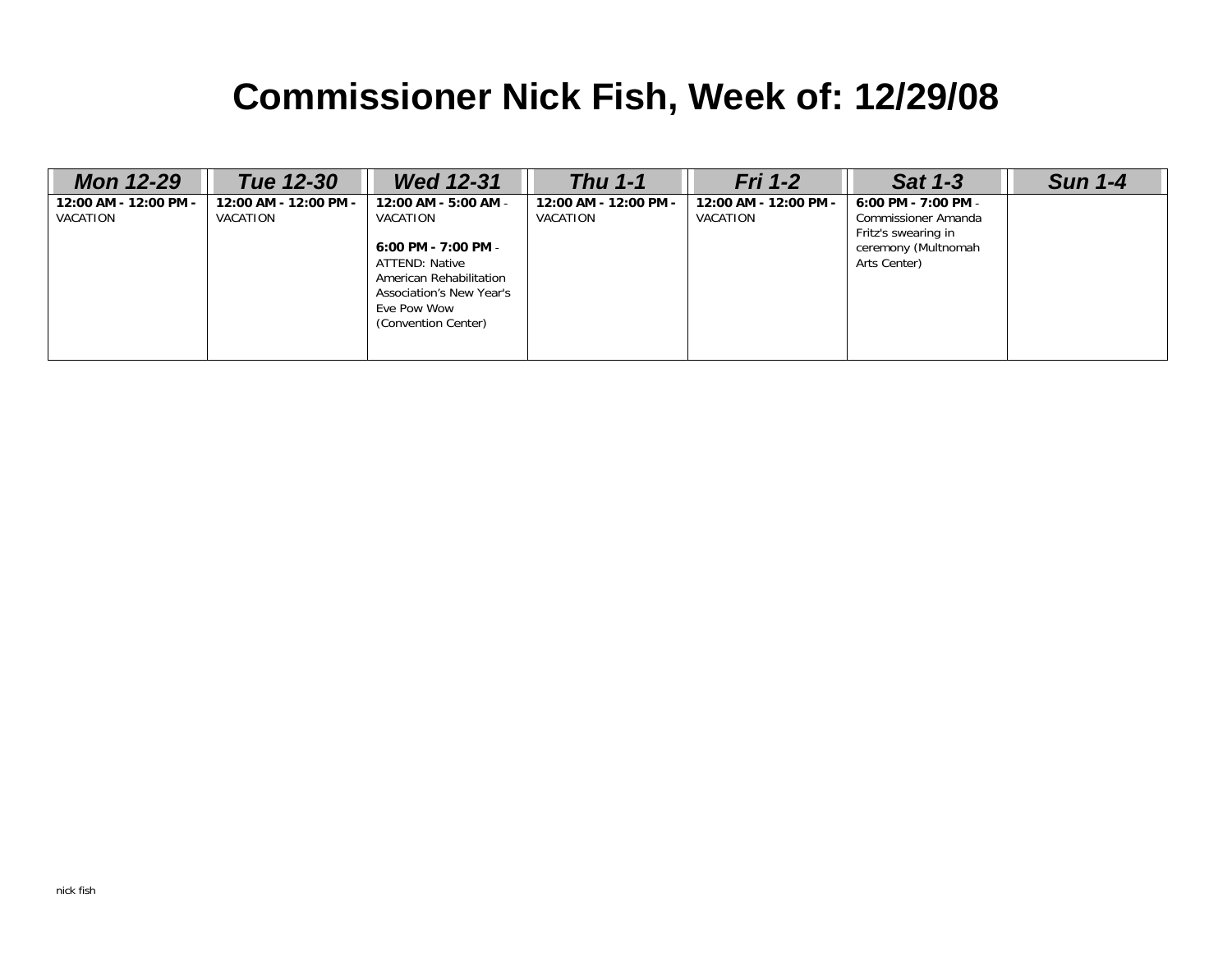### **Commissioner Nick Fish, Week of: 1/5/09**

| <b>Mon 1-5</b>                                                                                                                                                                                                                                                                                                                                                                                                                                                                                                                                                                                                      | <b>Tue 1-6</b>                                                                                                                                                                                                                                                                                                                                                                                                                                                                                                                                                                                                                                                                                                                                                         | <b>Wed 1-7</b>                                                                                                                                                                                                                                                                                                                                                                                                                                                                                                                                                                                                                                     | <b>Thu 1-8</b>                                                                                                                                                                                                                                                                                                                                                                                                                                                                                                                       | <b>Fri 1-9</b>                                                                                                                                                                                                                                                                                                                                                        | <b>Sat 1-10</b>                                                                                                                              | <b>Sun 1-11</b> |
|---------------------------------------------------------------------------------------------------------------------------------------------------------------------------------------------------------------------------------------------------------------------------------------------------------------------------------------------------------------------------------------------------------------------------------------------------------------------------------------------------------------------------------------------------------------------------------------------------------------------|------------------------------------------------------------------------------------------------------------------------------------------------------------------------------------------------------------------------------------------------------------------------------------------------------------------------------------------------------------------------------------------------------------------------------------------------------------------------------------------------------------------------------------------------------------------------------------------------------------------------------------------------------------------------------------------------------------------------------------------------------------------------|----------------------------------------------------------------------------------------------------------------------------------------------------------------------------------------------------------------------------------------------------------------------------------------------------------------------------------------------------------------------------------------------------------------------------------------------------------------------------------------------------------------------------------------------------------------------------------------------------------------------------------------------------|--------------------------------------------------------------------------------------------------------------------------------------------------------------------------------------------------------------------------------------------------------------------------------------------------------------------------------------------------------------------------------------------------------------------------------------------------------------------------------------------------------------------------------------|-----------------------------------------------------------------------------------------------------------------------------------------------------------------------------------------------------------------------------------------------------------------------------------------------------------------------------------------------------------------------|----------------------------------------------------------------------------------------------------------------------------------------------|-----------------|
| 8:00 AM - 9:00 AM -<br>Deskwork & Phone Calls<br>9:00 AM - 10:00 AM -<br><b>MEET: Staff Meeting</b><br>(Cmmr's Conf Room)<br>10:00 AM - 11:30 AM -<br>Deskwork & Phone Calls<br>12:00 PM - 1:30 PM -<br>ATTEND: Mayor Adams<br>Swearing In Ceremony-All<br>Staff (Parkrose High<br>School)<br>2:00 PM - 3:00 PM -<br><b>LUNCH</b><br>3:00 PM - 3:30 PM -<br>Deskwork & Phone Calls<br>3:30 PM - 4:15 PM -<br>MEET: Parks Bureau<br>Check In-HK<br>(NF Conf Rm)<br>4:30 PM - 5:00 PM -<br>MEET: Linda Meng<br>(NF Office)<br>5:00 PM - 7:00 PM -<br>ATTEND: Mayor Sam<br>Adams Inaugural Event<br>(City Hall Atrium) | 8:30 AM - 9:30 AM -<br>Deskwork & Phone Calls<br>9:30 AM - 10:00 AM -<br>MEET: Pre "Hot Wash"<br>Debrief-CCR (NF Conf Room)<br>10:00 AM - 11:00 AM -<br>MEET: Severe Winter<br>Weather Hotwash-CCR<br>(Lovejoy Room)<br>11:00 AM - 12:00 PM -<br>Deskwork & Phone Calls<br>12:00 PM - 1:00 PM -<br>LUNCH/MEET: Ken Otto<br>1:30 PM - 2:00 PM -<br>MEDIA: Peter Korn, Portland<br>Tribune (NF Conf Rm)<br>2:00 PM - 2:30 PM - MEET:<br>Sumner Sharp-HK<br>(NF Office)<br>2:30 PM - 3:00 PM -<br>Deskwork & Phone Calls<br>3:00 PM - 3:30 PM - MEET:<br>Jeff Miller, Travel Portland-<br>HK (NF Conf Rm)<br>3:30 PM - 4:00 PM -<br>Deskwork & Phone Calls<br>4:00 PM - 4:30 PM - MEET:<br>David Perry-EH<br>(NF Office)<br>4:30 PM - 5:00 PM -<br>Deskwork & Phone Calls | 8:00 AM - 8:30 AM -<br><b>Deskwork</b><br>8:30 AM - 9:15 AM -<br><b>ATTEND: Monthly Parks</b><br>Board Meeting-HK<br>(Lovejoy Room)<br>9:30 AM - 12:00 PM -<br><b>COUNCIL SESSION</b><br>(Council Chambers)<br>12:00 PM - 1:00 PM -<br>LUNCH: Nigel Jaquiss<br>1:00 PM - 2:00 PM -<br>MEET: PBA Quarterly-HK<br>(NF Conf Room)<br>2:00 PM - 3:00 PM -<br>MEET: Emily Check In<br>(NF Office)<br>3:00 PM - 5:30 PM -<br><b>Deskwork</b><br>5:30 PM - 7:30 PM -<br>ATTEND: HCDC meeting<br>(Multnomah Building)<br>7:30 PM - 8:30 PM -<br><b>ATTEND: Central NE</b><br>Neighbors-GH<br>(4415 NE 87th Avenue -<br>co-located with Fire<br>Station 12) | 9:00 AM - 9:30 AM -<br><b>Deskwork</b><br>9:30 AM - 10:30 AM -<br>MEET: Kate & Sam<br>Check-In (NF Office)<br>10:30 AM - 11:30 AM -<br>MEET: Portland Jazz<br>Festival Funding-EH<br>(NF Conf Room)<br>12:00 PM - 1:00 PM -<br>LUNCH: BHCD Brown<br>Bag-KA (BHCD)<br>1:30 PM - 2:00 PM -<br><b>Deskwork</b><br>2:00 PM - 2:45 PM -<br>MEET: Commissioner<br>Leonard-SC (NF Office)<br>3:00 PM - 4:00 PM -<br><b>Deskwork</b><br>4:00 PM - 4:30 PM -<br>MEET: Anna Kanwit-SC<br>(NF Office)<br>4:30 PM - 5:00 PM -<br><b>Deskwork</b> | 8:00 AM - 9:30 AM -<br><b>Deskwork</b><br>10:00 AM - 11:00 AM -<br><b>TOUR: Portland</b><br><b>Community Reinvestment</b><br>Initiatives, Inc. (PCRI)-KA<br>(PCRI, 6329 NE MLK)<br>12:00 PM - 1:00 PM -<br>LUNCH: PDC Brown Bag<br>(PDC Commission Conf<br>Rm)<br>3:00 PM - 4:00 PM -<br><b>Deskwork</b><br>4:00 PM - 5:00 PM -<br>MEET: Will White-SC<br>(NF Office) | 10:00 AM - 12:00 PM -<br><b>MEET: Parks Public</b><br><b>Budget Meeting-HK</b><br>(Ambridge Center, 300<br>NE Multnomah, next to<br>the OCC) |                 |
|                                                                                                                                                                                                                                                                                                                                                                                                                                                                                                                                                                                                                     |                                                                                                                                                                                                                                                                                                                                                                                                                                                                                                                                                                                                                                                                                                                                                                        |                                                                                                                                                                                                                                                                                                                                                                                                                                                                                                                                                                                                                                                    |                                                                                                                                                                                                                                                                                                                                                                                                                                                                                                                                      |                                                                                                                                                                                                                                                                                                                                                                       |                                                                                                                                              |                 |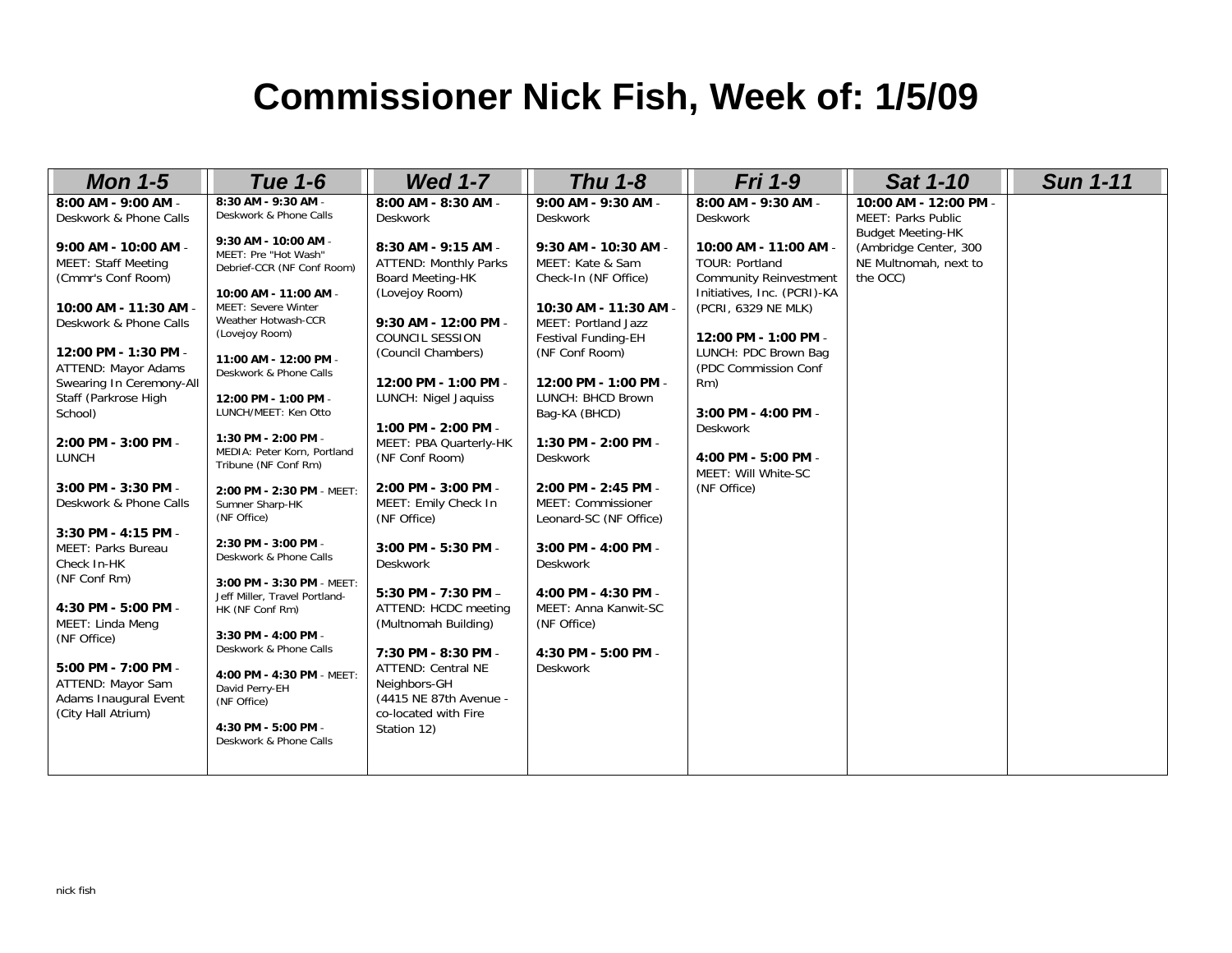#### **Commissioner Nick Fish, Week of: 1/12/09**

| <b>Mon 1-12</b>                                                          | <b>Tue 1-13</b>                                                        | <b>Wed 1-14</b>                                                      | <b>Thu 1-15</b>                                                             | <b>Fri 1-16</b>                                                      | <b>Sat 1-17</b> | <b>Sun 1-18</b>                                                       |
|--------------------------------------------------------------------------|------------------------------------------------------------------------|----------------------------------------------------------------------|-----------------------------------------------------------------------------|----------------------------------------------------------------------|-----------------|-----------------------------------------------------------------------|
| 8:00 AM - 9:00 AM -<br>Deskwork & Phone Calls                            | 8:00 AM - 9:30 AM -<br>Deskwork & Phone Calls                          | 7:30 AM - 9:00 AM -<br><b>BREAKFAST: Carol</b><br>Stahlke            | 8:00 AM - 8:30 AM -<br>Deskwork & Phone Calls                               | 8:00 AM - 9:00 AM -<br>Deskwork & Phone Calls                        |                 | 6:00 PM - 7:30 PM -<br><b>OPTIONAL: ATTEND:</b><br>Augustana Lutheran |
| 9:00 AM - 10:00 AM -<br><b>MEET: Staff Meeting</b><br>(Cmmr's Conf Room) | 9:30 AM - 10:30 AM -<br>MEET: MLK Day Review-<br>GH/CCR (NF Office)    | 9:00 AM - 9:30 AM -<br>Deskwork & Phone Calls                        | 8:30 AM - 9:00 AM -<br><b>MEET: Parks Foundation</b><br>Board-HK(Rose Room) | 9:00 AM - 10:00 AM -<br>MEET: MLK Day Prep-<br>CCR/GH (Cmmr Office)  |                 | Church Service (MLK)<br>(777 NE MLK Jr Blvd)                          |
| 10:00 AM - 11:00 AM -<br>Deskwork & Phone Calls                          | 10:30 AM - 11:00 AM -<br>PRESS CONF: Economic<br>Stimulus Package-KA   | 9:30 AM - 12:00 PM -<br><b>COUNCIL SESSION</b><br>(Council Chambers) | 9:00 AM - 9:30 AM -<br>Deskwork & Phone Calls                               | 10:00 AM - 11:00 AM -<br>MEET: Kate Allen & Sam<br>Chase RE: Housing |                 |                                                                       |
| 11:00 AM - 12:00 PM -<br>MEET: Linda Meng RE:<br>PDC/BHCD Labor Issues-  | (Council Chambers)<br>11:30 AM - 1:00 PM -                             | 12:00 PM - 1:00 PM -<br>LUNCH                                        | 9:30 AM - 10:00 AM -<br>MEET: Will White, BHCD-<br>SC (NF Office)           | Transition (Cmmr Office)<br>11:00 AM - 11:30 AM -                    |                 |                                                                       |
| KA<br>12:00 PM - 1:00 PM -                                               | SPEAK: Annual Parks All<br>Staff Luncheon-HK<br>(Airport Holiday Inn)  | 1:00 PM - 2:00 PM -<br>MEET: Portland Jazz                           | 10:00 AM - 11:30 AM -<br>Deskwork & Phone Calls                             | Deskwork & Phone Calls<br>12:00 PM - 1:30 PM -                       |                 |                                                                       |
| LUNCH: Sam Chase                                                         | 1:30 PM - 2:00 PM -                                                    | Festival-EH (NF Office)                                              | 11:45 AM - 1:00 PM -                                                        | LUNCH: Chief Klum &<br>Div. Chief Schmidt-CCR                        |                 |                                                                       |
| 1:00 PM - 1:30 PM -<br>Deskwork & Phone Calls                            | MEET: David Widmark<br>(NF Office)                                     |                                                                      | LUNCH: Thom Brown,<br><b>MBA President</b>                                  | 2:00 PM - 2:30 PM -<br>MEET: Madeleine Mader,                        |                 |                                                                       |
| 1:45 PM - 2:30 PM -<br>MEET: Parks Bureau<br>Check In-HK                 | 2:00 PM - 2:30 PM -<br>Deskwork & Phone Calls                          |                                                                      | 1:15 PM - 2:00 PM -<br>MEET: Cmmr Saltzman-<br>SC (Cmmr Saltzman's          | BHCD (Cmmr Office)<br>2:30 PM - 3:00 PM -                            |                 |                                                                       |
| (NF Conf Rm)<br>2:30 PM - 3:00 PM -                                      | 2:30 PM - 3:30 PM -<br>MEET: Council Calendar<br>Review-HK (NF Office) |                                                                      | Office)<br>2:00 PM - 4:00 PM -                                              | MEET: PDC Cmmr Charles<br>Wilhoite-KA (Cmmr Conf<br>Room)            |                 |                                                                       |
| Deskwork & Phone Calls<br>3:00 PM - 4:00 PM -                            | 3:30 PM - 4:00 PM -<br>Deskwork & Phone Calls                          |                                                                      | <b>VOLUNTEER: Portland is</b><br>Better Together-EH<br>(Oregon Food Bank)   |                                                                      |                 |                                                                       |
| MEET: Capt. Sloan-SC<br>(NF Conf Room)                                   | 4:00 PM - 4:30 PM -<br>MEET: Pat Mobley-BK                             |                                                                      | 4:00 PM - 5:00 PM -<br>MEET: Parks-HK (Cmmr                                 |                                                                      |                 |                                                                       |
| 4:00 PM - 4:30 PM -<br>Deskwork & Phone Calls                            | (NF Office)<br>4:30 PM - 5:00 PM -                                     |                                                                      | Conf Room)<br>7:00 PM - 7:30 PM -                                           |                                                                      |                 |                                                                       |
|                                                                          | Deskwork & Phone Calls                                                 |                                                                      | MEET: Citywide Parks<br>Team (CPT)-HK                                       |                                                                      |                 |                                                                       |
|                                                                          | 5:30 PM - 9:30 PM -<br>JUDGE: We the People<br>Competition             |                                                                      | (Portland Bldg)<br>8:00 PM - 8:30 PM -                                      |                                                                      |                 |                                                                       |
|                                                                          |                                                                        |                                                                      | ATTEND: Bethesda<br>Church MLK Day Service-<br>GH (Bethesda Church)         |                                                                      |                 |                                                                       |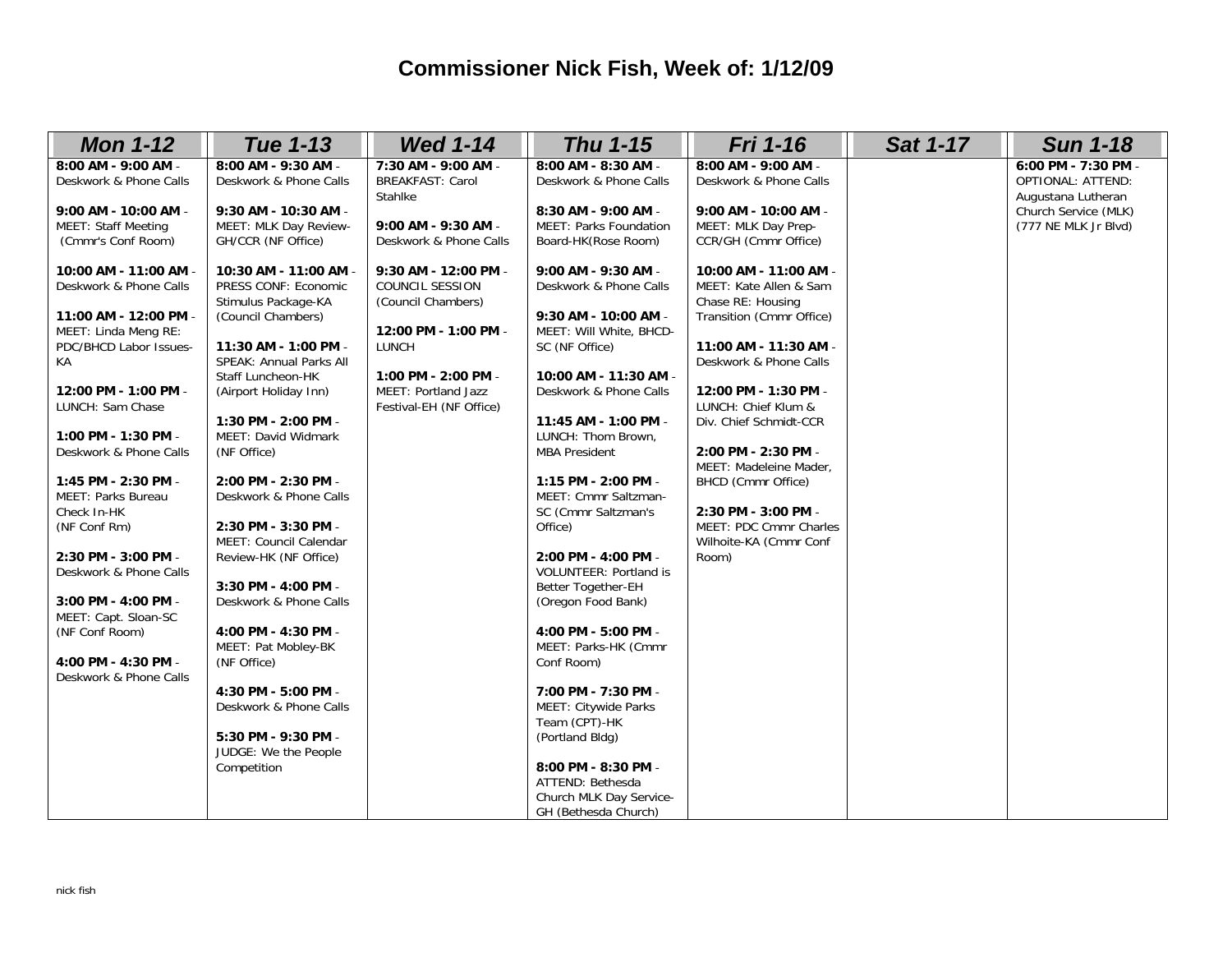## **Commissioner Nick Fish, Week of: 1/19/09**

| <b>Mon 1-19</b>                                                                                                                                                                                                                                                                                                         | <b>Tue 1-20</b>                                                                                                                                                                                                                                                                                                                                                                                                           | <b>Wed 1-21</b>                                                                                                                                                                                                                                                                               | <b>Thu 1-22</b>                                                                                                                                                                                                                                                                                          | <b>Fri 1-23</b>                                                                                                                                                                                                                                                                                                                                 | <b>Sat 1-24</b> | <b>Sun 1-25</b> |
|-------------------------------------------------------------------------------------------------------------------------------------------------------------------------------------------------------------------------------------------------------------------------------------------------------------------------|---------------------------------------------------------------------------------------------------------------------------------------------------------------------------------------------------------------------------------------------------------------------------------------------------------------------------------------------------------------------------------------------------------------------------|-----------------------------------------------------------------------------------------------------------------------------------------------------------------------------------------------------------------------------------------------------------------------------------------------|----------------------------------------------------------------------------------------------------------------------------------------------------------------------------------------------------------------------------------------------------------------------------------------------------------|-------------------------------------------------------------------------------------------------------------------------------------------------------------------------------------------------------------------------------------------------------------------------------------------------------------------------------------------------|-----------------|-----------------|
| Martin Luther King Jr.<br>Day<br>8:30 AM - 10:30 AM -<br>ATTEND: Skanner's 23rd<br>Annual Martin Luther King<br>Jr. Breakfast-CCR/GH<br>(OCC)<br>12:00 PM - 1:30 PM -<br>SPEAK/EVENT: Portland<br>Center Stage-GH<br>(Gerding Theater)<br>2:00 PM - 3:30 PM -<br>SPEAK/EVENT: Highland<br>Center-GH (7600 NE<br>Glisan) | 8:30 AM - 11:00 AM -<br>Deskwork & Phone Calls<br>11:00 AM - 12:00 PM -<br>MEET: OMF/Ken Rust<br>Check-In-SC<br>(NF Conf Room)<br>12:00 PM - 12:30 PM -<br>LUNCH<br>12:30 PM - 1:30 PM -<br>MEET: Parks Bureau<br>Check In-HK (NF Conf<br>Rm)<br>1:45 PM - 2:00 PM -<br>PHONE CALL: John                                                                                                                                  | 8:00 AM - 9:30 AM -<br>Deskwork & Phone Calls<br>9:30 AM - 10:45 AM -<br>MEET: Parks Budget-HK<br>(Rose Room)<br>11:00 AM - 11:30 AM -<br>Deskwork & Phone Calls<br>12:00 PM - 1:30 PM -<br>LUNCH: Dr. Tracy Prince<br>& Philip Smith<br>2:00 PM - 3:00 PM -<br>Deskwork: PSF Roast<br>(2/24) | 9:00 AM - 9:30 AM -<br>Deskwork & Phone Calls<br>9:30 AM - 10:30 AM -<br>MEET: Jeff Baer-CCR/SC<br>(NF Office)<br>10:30 AM - 11:00 AM -<br>MEET: Bertha Ferran<br>11:15 AM - 11:30 AM -<br>MEET & GREET: Kurt<br>Miller (NF Office)<br>11:30 AM - 12:00 PM -<br>MEET: Linda Meng<br>12:00 PM - 1:00 PM - | 8:00 AM - 9:30 AM -<br><b>BREAKFAST: w/Matt</b><br>Grumm & Hannah Kuhn<br>10:00 AM - 10:45 AM -<br>MEET: Elders in Action-<br>GH (Elders In Action,<br>1411 SW Morrison St.)<br>12:00 PM - 1:00 PM -<br>MEET: Urban Pioneer<br>Awards Planning<br>Committee (PSU Urban<br>Center)<br>1:00 PM - 1:30 PM -<br>MEET: Check-In-<br>SC/HK/EH (Cmmr's |                 |                 |
|                                                                                                                                                                                                                                                                                                                         | Kroger<br>2:00 PM - 3:00 PM -<br>MEET: BHCD Biweekly-KA<br>(NF Conf Room)<br>3:00 PM - 3:30 PM -<br>MEET: Will White-SC<br>(NF Office)<br>3:30 PM - 4:00 PM -<br>COFFEE: Lee Moore<br>4:00 PM - 4:30 PM -<br>MEET: Check-In with<br>Hannah (NF Office)<br>4:30 PM - 5:30 PM -<br>Deskwork & Phone Calls<br>6:30 PM - 9:30 PM -<br><b>EVENT: Richard Meeker's</b><br>60th Birthday &<br>Presidential Inauguration<br>Party | 3:00 PM - 3:15 PM -<br>MEET: Council Agenda<br>Review-HK (NF Office)<br>3:30 PM - 4:00 PM -<br>PHONE CALL: Mayor<br>Adams<br>4:00 PM - 5:00 PM -<br>Deskwork & Phone Calls                                                                                                                    | <b>LUNCH</b><br>1:00 PM - 2:00 PM -<br>Deskwork & Phone Calls<br>5:00 PM - 7:00 PM -<br><b>EVENT: MLK Reception</b><br>(Multicultural Center<br>(Smith Memorial Union,<br>PSU)<br>6:00 PM - 8:30 PM -<br><b>EVENT: Friends of Trees</b><br>20th Anny                                                     | Office)<br>1:30 PM - 4:30 PM -<br>Deskwork (Cmmr's<br>Office)                                                                                                                                                                                                                                                                                   |                 |                 |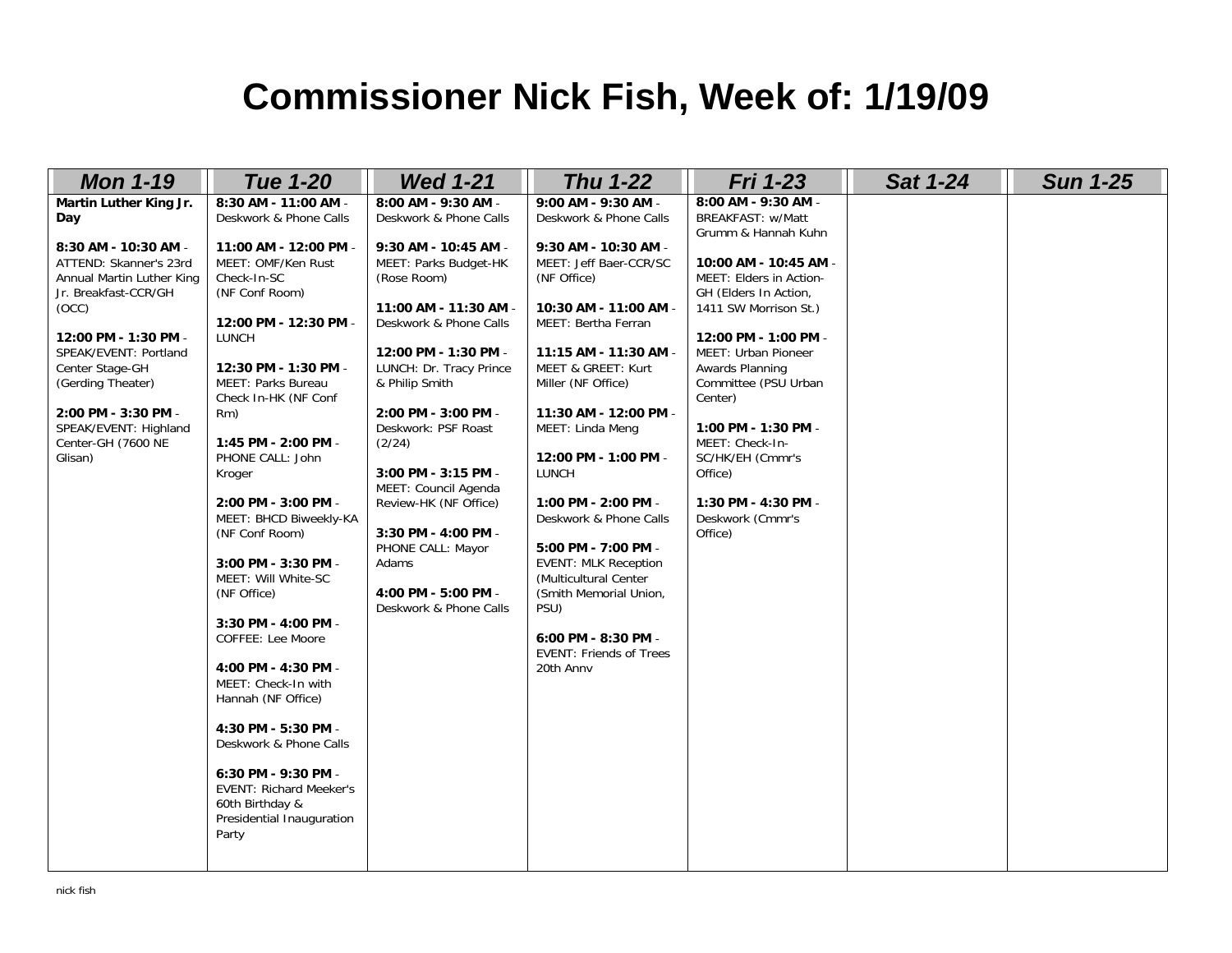## **Commissioner Nick Fish, Week of: 1/26/09**

| <b>Mon 1-26</b>                                    | <b>Tue 1-27</b>         | <b>Wed 1-28</b>        | <b>Thu 1-29</b>        | <b>Fri 1-30</b>                           | <b>Sat 1-31</b>      | <b>Sun 2-1</b> |
|----------------------------------------------------|-------------------------|------------------------|------------------------|-------------------------------------------|----------------------|----------------|
| 8:00 AM - 9:00 AM -                                | 8:00 AM - 9:30 AM -     | 8:30 AM - 9:30 AM -    | 9:00 AM - 10:00 AM -   | 7:30 AM - 8:00 AM -                       | 7:30 PM - 10:00 PM - |                |
| Deskwork & Phone Calls                             | Deskwork & Phone Calls  | Deskwork & Phone Calls | Deskwork & Phone Calls | ATTEND: OAME Coffee &                     | ATTEND: The Winter   |                |
|                                                    |                         |                        |                        | Issues-GH (4134 N                         | Gala-CCR             |                |
| 9:00 AM - 10:00 AM -                               | 9:30 AM - 10:00 AM -    | 9:30 AM - 12:00 PM -   | 10:30 AM - 11:30 AM -  | Vancouver)                                |                      |                |
| <b>MEET: Staff Meeting</b>                         | MEET: Mayor Adams-SC    | COUNCIL SESSION        | MEET: PDC-KA           |                                           |                      |                |
| (Cmmr's Conf Room)                                 | (Mayor's Office)        | (Council Chambers)     |                        | 8:30 AM - 9:00 AM -                       |                      |                |
|                                                    |                         |                        | 11:45 AM - 1:15 PM -   | Deskwork & Phone Calls                    |                      |                |
| 10:00 AM - 10:30 AM -                              | 10:30 AM - 11:00 AM -   | 12:30 PM - 1:30 PM -   | <b>ATTEND: Planned</b> |                                           |                      |                |
| Deskwork & Phone Calls                             | <b>MEET: SOAR Work</b>  | LUNCH: Jane Leo        | Parenthood Annual      | 9:00 AM - 11:00 AM -                      |                      |                |
|                                                    | Group-GH (2410 SE 11th  |                        | Luncheon-CCR           | <b>MEET: Parks</b>                        |                      |                |
| 11:00 AM - 12:00 PM -                              | $Ave.$ )                | 2:00 PM - 2:30 PM -    |                        | Environmental                             |                      |                |
| PRESS CONF: Federal                                |                         | Deskwork & Phone Calls | 4:30 PM - 5:30 PM -    | Community Input                           |                      |                |
| Stimulus Money-KA/CCR                              | 11:30 AM - 12:30 PM -   |                        | MEET: Beth Kaye        | Session-HK/EH (Cmmr's                     |                      |                |
| (Hillside Terrace)                                 | ATTEND: Pioneer         | 2:30 PM - 3:30 PM -    | (Cmmr's Office)        | Conf Room)                                |                      |                |
|                                                    | Courthouse Square Board | Letters &              |                        |                                           |                      |                |
| 12:00 PM - 1:00 PM -                               | of Trustees Lunch-HK    | Correspondence-GH      |                        | 11:00 AM - 11:30 AM -                     |                      |                |
| LUNCH                                              |                         | (Cmmr's Office)        |                        | Deskwork & Phone Calls                    |                      |                |
|                                                    | 1:00 PM - 2:00 PM -     | 3:30 PM - 4:00 PM -    |                        |                                           |                      |                |
| 1:00 PM - 2:30 PM -                                | Deskwork & Phone Calls  |                        |                        | 12:00 PM - 1:00 PM -                      |                      |                |
| <b>MEET: Parks Bureau</b><br>Weekly Check In-EH/HK | 2:00 PM - 3:00 PM -     | Deskwork & Phone Calls |                        | ATTEND: Community<br>Memorial Service for |                      |                |
| (Cmmr's Conf Room)                                 | MEET: BHCD Budget-      | 4:00 PM - 5:00 PM -    |                        | Ashley Wilks-GH                           |                      |                |
|                                                    | SC/KA (Cmmr's Office)   | MEET: Housing          |                        | (New Hope Community)                      |                      |                |
| 2:30 PM - 3:30 PM -                                |                         | Transitions-KA (Cmmr's |                        | Church)                                   |                      |                |
| MEET: Fritz-SC                                     | 3:00 PM - 4:00 PM -     | Office)                |                        |                                           |                      |                |
| (Cmmr's Office)                                    | MEET: BHCD/Andy Miller- |                        |                        | 1:30 PM - 3:00 PM -                       |                      |                |
|                                                    | SC/KA (Cmmr's Conf      |                        |                        | Deskwork & Phone Calls                    |                      |                |
| 3:30 PM - 4:30 PM -                                | Room)                   |                        |                        |                                           |                      |                |
| MEET: Event Prep-KA                                |                         |                        |                        | 3:00 PM - 3:30 PM -                       |                      |                |
| (Cmmr's Conf Rm)                                   | 4:00 PM - 4:30 PM -     |                        |                        | PHONE CALL: Linda                         |                      |                |
|                                                    | Deskwork & Phone Calls  |                        |                        | Laviolette                                |                      |                |
|                                                    |                         |                        |                        |                                           |                      |                |
|                                                    | 4:30 PM - 5:30 PM -     |                        |                        |                                           |                      |                |
|                                                    | MEET: Council Calendar  |                        |                        |                                           |                      |                |
|                                                    | Review-HK (Cmmr's       |                        |                        |                                           |                      |                |
|                                                    | Office)                 |                        |                        |                                           |                      |                |
|                                                    |                         |                        |                        |                                           |                      |                |
|                                                    | 8:00 PM - 8:30 PM -     |                        |                        |                                           |                      |                |
|                                                    | ATTEND/SPEAK: Rose      |                        |                        |                                           |                      |                |
|                                                    | City Park Neighborhood  |                        |                        |                                           |                      |                |
|                                                    | Assoc-GH (Rose City     |                        |                        |                                           |                      |                |
|                                                    | Methodist Church)       |                        |                        |                                           |                      |                |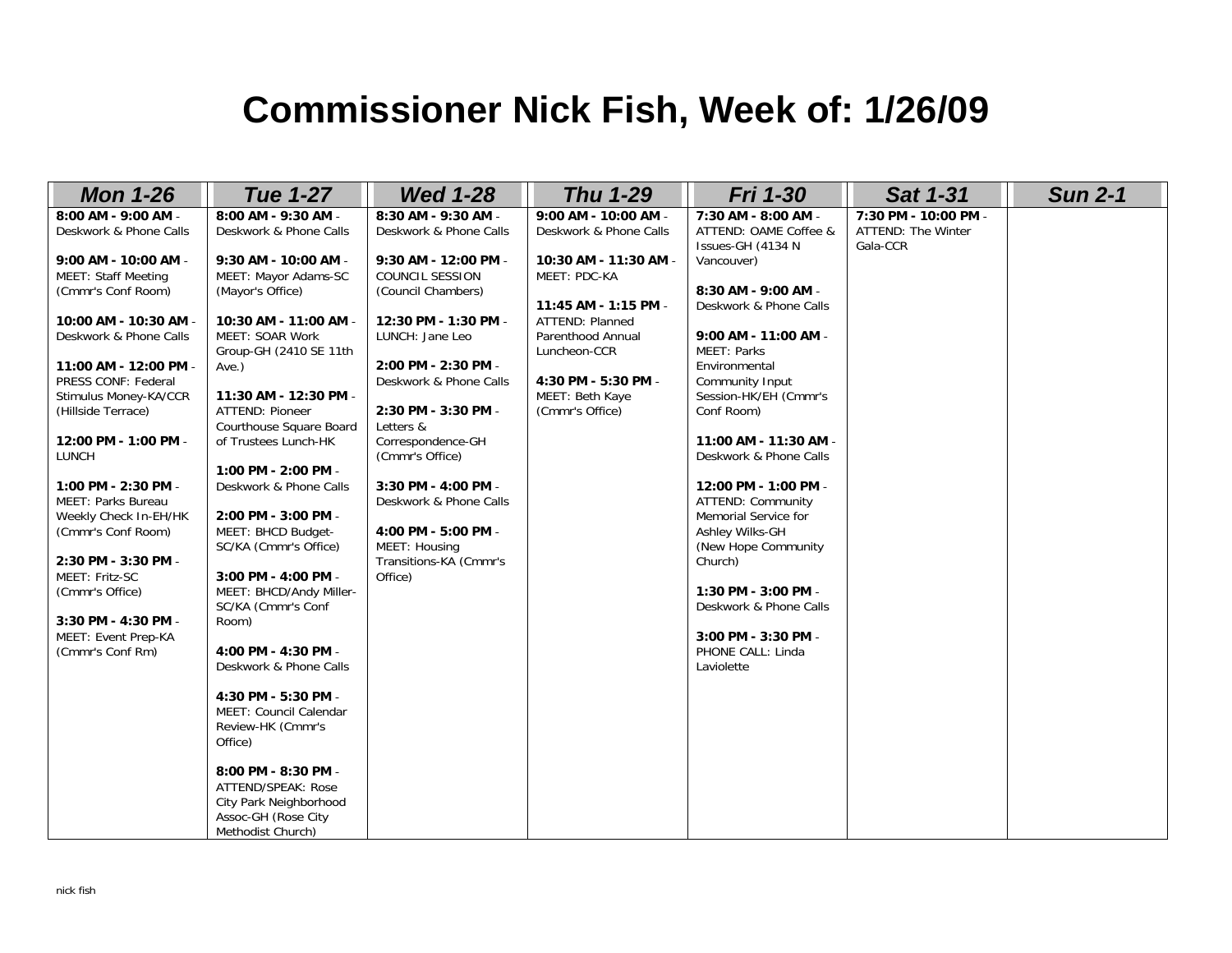### **Commissioner Nick Fish, Week of: 2/2/09**

| <b>Mon 2-2</b>                                     | <b>Tue 2-3</b>                                | <b>Wed 2-4</b>                             | <b>Thu 2-5</b>                               | <b>Fri 2-6</b>                                           | <b>Sat 2-7</b>                 | <b>Sun 2-8</b> |
|----------------------------------------------------|-----------------------------------------------|--------------------------------------------|----------------------------------------------|----------------------------------------------------------|--------------------------------|----------------|
| 8:00 AM - 9:00 AM -                                | 8:00 AM - 10:30 AM -                          | 8:00 AM - 9:00 AM -                        | 9:00 AM - 9:30 AM -                          | 8:00 AM - 8:30 AM -                                      | 12:00 PM - 1:30 PM -           |                |
| Deskwork/Debrief with                              | Deskwork & Phone Calls                        | Deskwork & Phone Calls                     | Deskwork & Phone Calls                       | Deskwork & Phone Calls                                   | ATTEND: HAP Retreat-KA         |                |
| Staff                                              |                                               |                                            |                                              | 8:30 AM - 10:30 AM -                                     |                                |                |
|                                                    | 10:30 AM - 11:30 AM -                         | 9:30 AM - 12:00 PM -                       | 9:30 AM - 10:00 AM -                         | MEET: Parks Board &                                      | 7:00 PM - 8:00 PM -            |                |
| 9:00 AM - 10:00 AM -<br><b>MEET: Staff Meeting</b> | MEET: Carol Stahlke-HK<br>(Cmmr's Conf Room)  | <b>COUNCIL SESSION</b>                     | MEET: Liesl Wendt, The                       | Foundation Input Session-                                | <b>ATTEND: Benefit Auction</b> |                |
| (Cmmr's Conf Room)                                 |                                               | (Council Chambers)                         | <b>Chalkboard Project</b><br>(Cmmr's Office) | HK/EH                                                    | Multnomah Arts Center          |                |
|                                                    | 12:00 PM - 1:00 PM -                          | 12:00 PM - 1:00 PM -                       |                                              | (Lovejoy)                                                |                                |                |
| 10:00 AM - 10:30 AM -                              | LUNCH: Toby                                   | <b>BROWN BAG LUNCH:</b>                    | 10:00 AM - 10:30 AM -                        | 10:30 AM - 11:00 AM -                                    |                                |                |
| Deskwork & Phone Calls                             | Washington-KA                                 | BHR (Cmmr's Conf Room)                     | MEET: Karen Young-                           | MEET: Chris D'Arcy OCT-                                  |                                |                |
|                                                    |                                               |                                            | Leach Botanical Garden-                      | (Cmmr's Office)                                          |                                |                |
| 10:30 AM - 11:00 AM -                              | 1:30 PM - 2:30 PM -                           | 1:00 PM - 1:30 PM -                        | HK (Cmmr's Conf Room)                        | 11:00 AM - 12:00 PM -                                    |                                |                |
| MEET: Diane McKeel,                                | MEET: Sue Keil-CCR                            | MEET: Mark Larabee                         |                                              | Deskwork & Phone Calls                                   |                                |                |
| Mult Cty Cmmr-CCR/SC                               | (Cmmr's Conf Room)                            | (Cmmr's Office)                            | 10:30 AM - 11:00 AM -                        |                                                          |                                |                |
| (Cmmr's Office)                                    |                                               |                                            | MEET: Len Bergstein/Bob                      | 12:00 PM - 1:00 PM -<br>LUNCH: Patty Mockett             |                                |                |
|                                                    | 2:30 PM - 3:30 PM -<br>MEET: Council Calendar | 1:30 PM - 2:00 PM -<br>MEET: Cmmr Saltzman | Durgan-KA (Cmmr's Conf                       |                                                          |                                |                |
| 11:00 AM - 11:30 AM -<br>MEET: Jennifer Yocom-     | Review-HK (Cmmr's                             | Check-In (Cmmr                             | Room)                                        | 1:00 PM - 1:30 PM -                                      |                                |                |
| Arts-EH (Cmmr's Office)                            | Office)                                       | Saltzman's Office)                         | 11:00 AM - 11:30 AM -                        | Deskwork & Phone Calls                                   |                                |                |
|                                                    |                                               |                                            | Deskwork & Phone Calls                       | 1:30 PM - 2:00 PM -                                      |                                |                |
| 11:30 AM - 11:35 AM -                              | 3:30 PM - 4:30 PM -                           | 2:00 PM - 3:30 PM -                        |                                              | VIDEO SHOOT: Heart of the                                |                                |                |
| MEET: North Zone                                   | MEET: Prep for Tax                            | Deskwork & Phone Calls                     | 12:00 PM - 1:30 PM -                         | <b>Community Awards-CCR</b>                              |                                |                |
| Manager for Parks-HK                               | Abatement Report-BK                           |                                            | LUNCH: Cmmrs Jeff                            | (Cmmr's Office)                                          |                                |                |
| (Cmmr's Conf Room)                                 | (Cmmr's Conf Room)                            | 3:30 PM - 4:00 PM -                        | Cogen & Deborah                              | 2:00 PM - 2:30 PM -                                      |                                |                |
|                                                    |                                               | <b>MEET: Jazz Festival</b>                 | Kafoury-SC                                   | Deskwork & Phone Calls                                   |                                |                |
| 12:00 PM - 1:00 PM -                               | 4:30 PM - 5:30 PM -                           | Update-EH (Cmmr's Conf                     |                                              |                                                          |                                |                |
| LUNCH: Dan Lavey                                   | Deskwork & Phone Calls                        | Room)                                      | 2:00 PM - 3:00 PM -                          | 2:30 PM - 3:00 PM - MEET:                                |                                |                |
| 1:30 PM - 2:30 PM -                                |                                               | 4:00 PM - 5:00 PM -                        | Letters &<br>Correspondence-GH               | Kathleen Cosgrove-HK<br>(Cmmr's Office)                  |                                |                |
| MEET: Parks Bureau                                 |                                               | MEET: Housing                              | (Cmmr's Office)                              |                                                          |                                |                |
| Weekly Check In-EH/HK                              |                                               | Transitions-KA (Cmmr's                     |                                              | 3:00 PM - 3:30 PM -                                      |                                |                |
| (Cmmr's Conf Room)                                 |                                               | Office)                                    | 3:00 PM - 3:30 PM -                          | Deskwork & Phone Calls                                   |                                |                |
|                                                    |                                               |                                            | MEET: Mike Schrunk-HK                        | 3:30 PM - 4:00 PM - MEET:                                |                                |                |
| 2:30 PM - 2:45 PM -                                |                                               | 7:00 PM - 8:00 PM -                        | (Cmmr's Conf Room)                           | Promise King                                             |                                |                |
| MEET: Linda Meng                                   |                                               | MEET: South Portland                       |                                              |                                                          |                                |                |
| (Cmmr's Office)                                    |                                               | Neighborhood                               | 3:30 PM - 5:00 PM -                          | 4:00 PM - 5:30 PM -                                      |                                |                |
|                                                    |                                               | Association-GH                             | Deskwork & Phone Calls                       | Deskwork & Phone Calls                                   |                                |                |
| 4:00 PM - 5:00 PM -<br>Deskwork & Phone Calls      |                                               | (Umpqua Bank)                              |                                              | 6:00 PM - 7:00 PM -                                      |                                |                |
|                                                    |                                               |                                            |                                              | EVENT: Just Portland, 100                                |                                |                |
|                                                    |                                               |                                            |                                              | Perspectives on Perfection-<br>CCR (Interstate Firehouse |                                |                |
|                                                    |                                               |                                            |                                              | Cultural Center)                                         |                                |                |
|                                                    |                                               |                                            |                                              |                                                          |                                |                |
|                                                    |                                               |                                            |                                              |                                                          |                                |                |